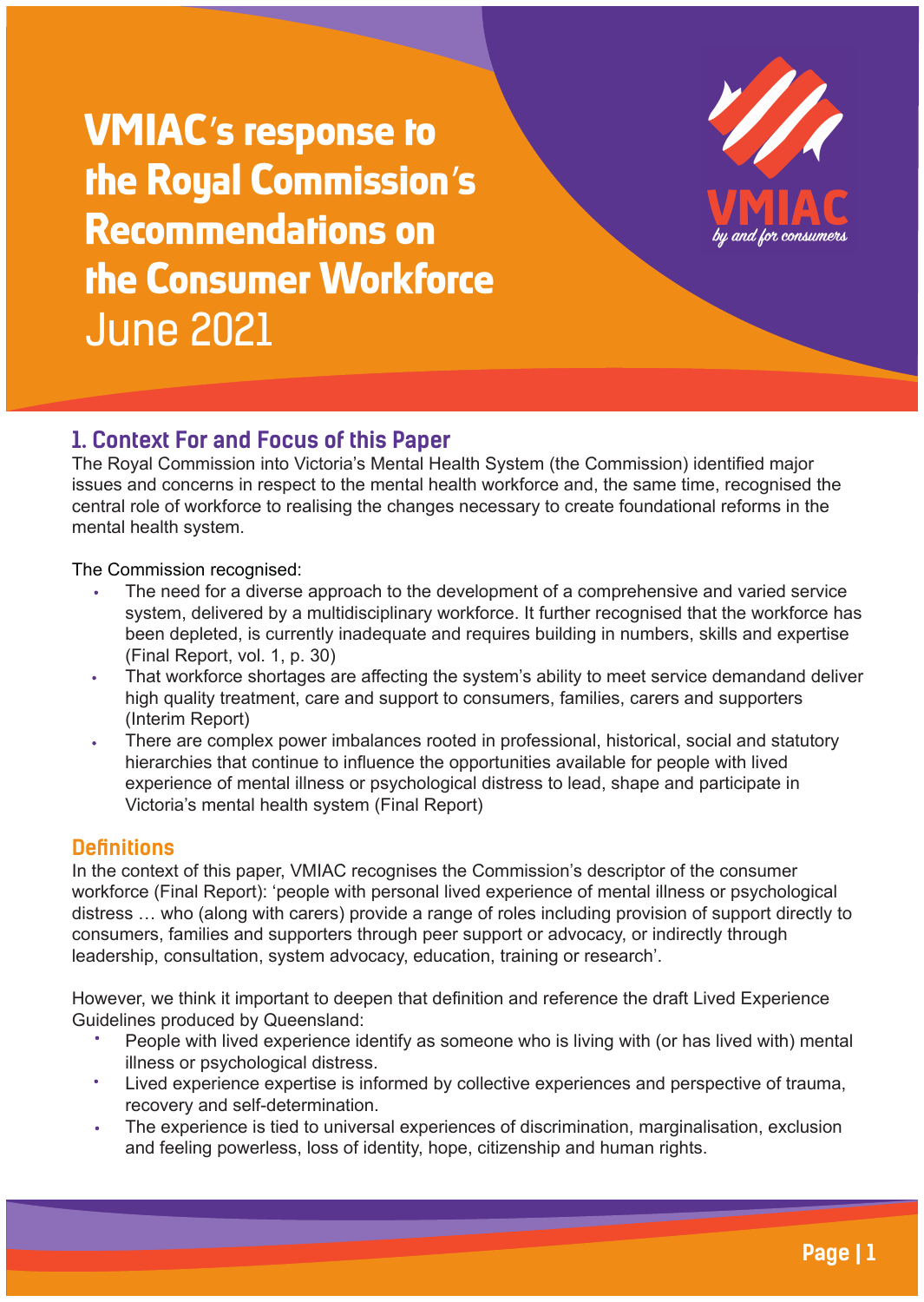- The experiences are so significant they involved a reassessment of life as it was known, of future plans and loss of self.
- They involve experiences of stigma (self, systemic and structural) and discrimination.
- Collective lived experience views enable people to reframe their lived experience in ways that are expansive, helpful, hopeful, and empowering.

### **Culture shift**

VMIAC is pleased to see, and be involved in, workforce planning and renewal across the whole of the mental health workforce to ensure new approaches and the development of profoundly different culture. However, our first priority is for the development of a robust, diverse and empowered lived experience workforce, specifically the consumer workforce, and the reorientation of workplaces across the sector to ensure readiness to support, respect and enable the consumer workforce at all

In its 2019 Interim Report, the Commission recognised the need to prepare the sector for its Final Report and recommended that immediate action be taken to:

- Expand lived experience workforces (including the consumer workforce and the family and supporter work forces) and extend workplace supports.
- Develop education and training pathways and recruitment strategies to prepare for workforce reform and address current workforce shortages.

#### **Consumer Voice:**

'People with lived experience need to be employed at every level within the mental health system with real access to decision-making and leadership.' 'We need to be in the hospitals, community treatment, planning and management at all levels to make a difference.'

The Commission noted in its Interim Report, '[a]n empathetic and consumer-driven workforce is integral to delivering evidence-based, safe and responsive services. A capable and skilled workforce will be a key enabler of a reformed mental health system'. VMIAC agrees with this statement and holds the view that there will, in fact, be no reformed mental health system without the lived experience workforce and lived experience leaders at its heart.

## **2. We Are Hopeful**

VMIAC applauds the Commission for its recognition of the lived experience workforce being central to the design, implementation and delivery of the new mental health and wellbeing system.

# **Consumer Workforce is Critical to a New System - the Commission's View**

Collectively, the Commission's reform approach will fundamentally alter the way in which people with lived experience of mental illness or psychological distress lead and shape decisions. No longer will the expertise of people with lived experience of mental illness or psychological distress be seen as the 'icing on the cake'; rather, they will have an equal seat at the table, working in partnership with others to lead and drive change (Final Report).

According to the Commission:

- The consumer workforce is critical to the future of the Victorian mental health and wellbeing system in realising the Commission's vision for reform and in leading continuous improvement into the future.
- Victoria's small but growing lived experience workforce will need to increase significantly; there will be significant growth in the size and diversity of the consumer workforce in Victoria's future mental health and wellbeing system.
- Support will be provided (recommendation 29, Final Report) to develop the leadership capabilities of people with lived experience of mental illness or psychological distress.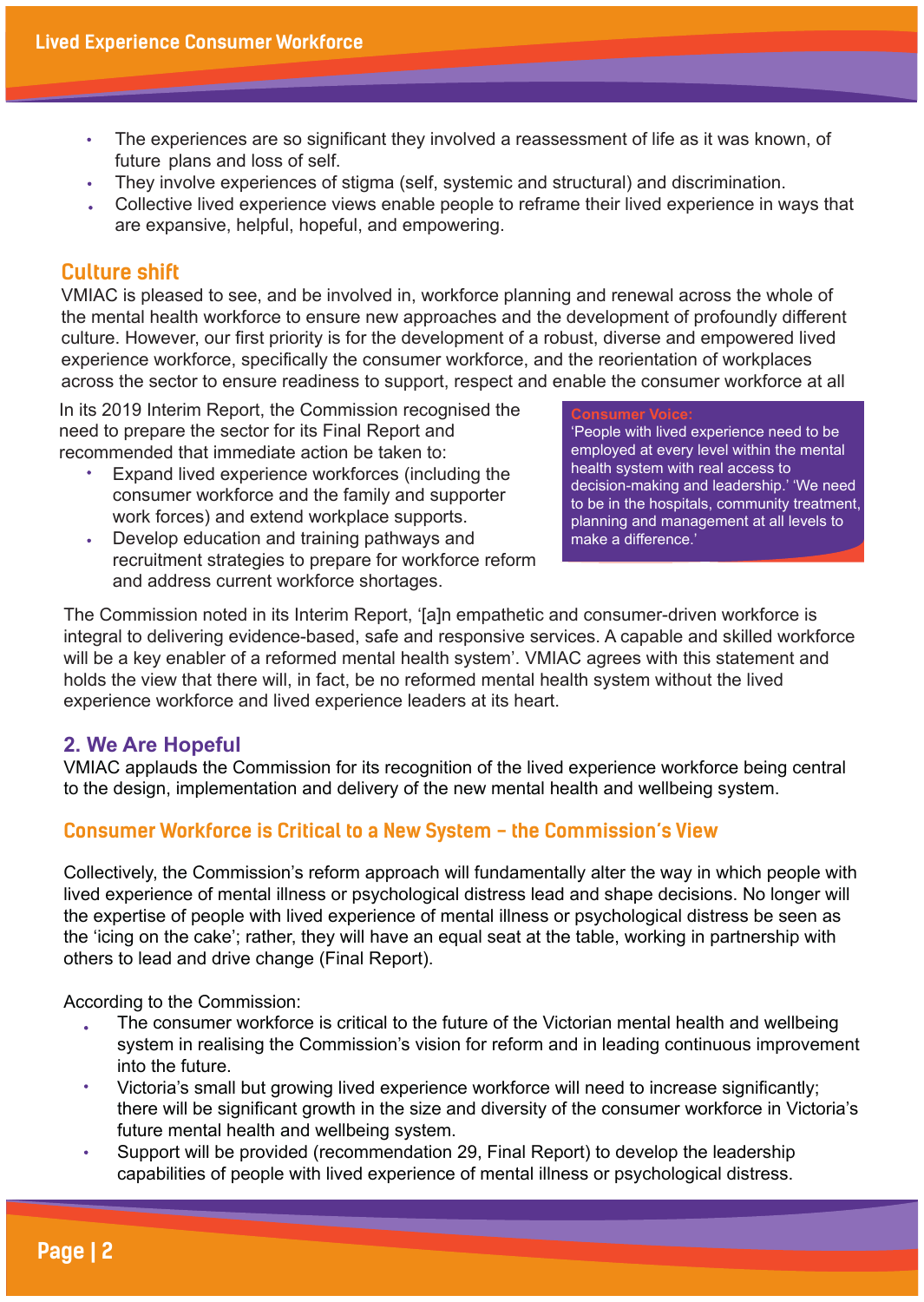- There will be delivery of a mandatory, organisational readiness and training program for senior leaders, and induction materials for new staff that focus on building shared understanding of the value and expertise of lived experience workers.
- Further detail on the Commission's recommendations and comment on the lived experience work workforce and its development are included in the VMIAC Lived Experience Briefing Paper.

## **3. Realising a New Approach by Walking the Talk - Department of Health's role**

The Commission has mandated the Department of Health (the Department) to expand its focus from simply the funding of services. This broader focus will require the Department to fully understand and address the (historic) lack of ability within services to provide client-directed therapeutic treatment, non-stigmatising care and support acknowledging this has (had) a degrading effect on the workforce as well as on patients and service users. When the system is unable to provide person-centred care and the therapeutic/supportive relationship between staff and consumers is lost, the experience is 'dehumanising' for both the consumer and workers and produces profound adverse outcomes.

Changing this will involve a steadfast commitment to the development of new and existing providers and provider partnerships as well as achieving the long term ambition of well-evolved service standards. To successfully carry out this role, the Department must have strong internal lived experience leadership positioned to influence and lead commissioning and co-production/co-design effort including a self-assessment tool that can be used to assess providers against the standards.

The importance of the Department leading by example, and building integrated teams of designated and non-designated lived experience roles throughout its functional areas and hierarchy, cannot be overestimated. To lead change, the Department needs to embody the change.

VMIAC recognises this is a substantial shift from a more limited approach to an enriched, intrinsic approach that will take time and planned effort. There will be tension between 'getting things done' and creating a way of working that ensures an integrated workforce and leadership that effectively combines the skills and knowledge for designated and non-designated roles. It will be important that the new ways of working can then be mirrored across the sector.

VMIAC actively supports the Department in making this change and working with the associated tensions in order to realise an approach that has most integrity, in the context of the reform agenda and the importance of the lived experience workforce, to building a truly reformed system.

#### **Our Question:**

How is the Department approaching this task and with what input from lived experience workforce expertise outside of the Department?

# **4. Commitment to the Lived Experience Workforce – the Risks and Challenges**

Although there is much to be hopeful about from the Commission's reports in respect to the lived experience workforce, in particular the consumer workforce, there is a very substantial group of challenges to be addressed early in implementation and throughout the reform process. These include but likely are not limited to:

- Pre-existing and enduring stigma and discrimination in the workplace (conscious and unconscious).
- Lack of infrastructure, professional support and legitimacy for the body of knowledge of the lived experience workforce.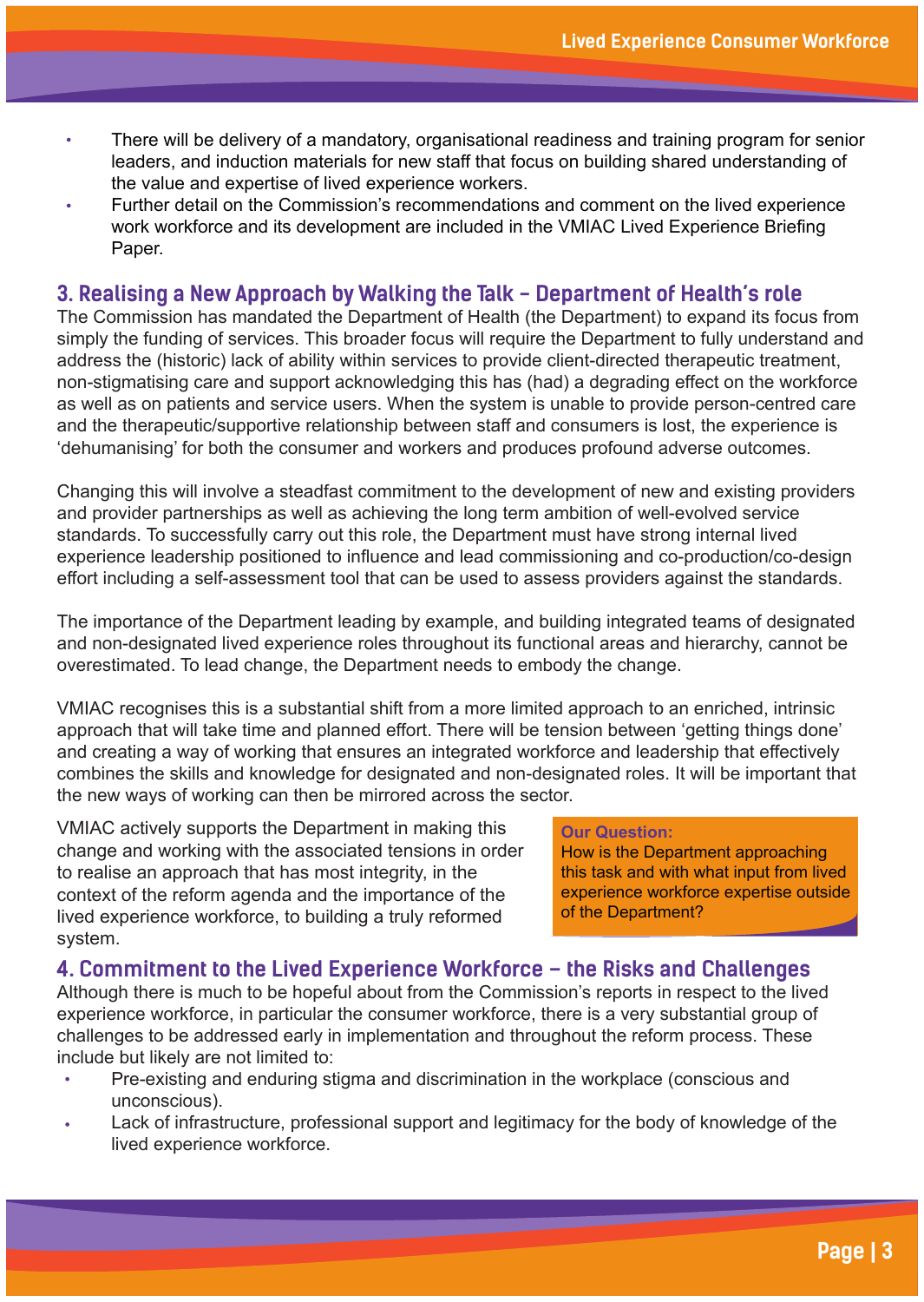- Dominance of the medical model and associated imbalance in status of decision-making, including a dominance in models of care that privilege the role of clinicians (without evidence).
- Lack of organisational readiness (across sectors and agencies) to engage with a consumer workforce at all levels.
- Gap in realistically and respectfully building lived experience workforce capability across a range of roles including a focus on the diversity of consumers (addressing intersectionality effectively).
- Potential industrial issues around workforce make-up in particular service areas.
- Absence of quotas and accountability mechanisms that will leverage workforce change in favour of the lived experience workforce.
- Design and decisions around the lived experience workforce and workforce development being led without an adequate (deeply embedded) lived experience lens.
- Extent and pace of necessary change.
- Workload facing VMIAC and other lived experience leaders in the workforce and other spaces including unmet resourcing requirements that will enable thought leadership and contribution in a broad range of forums.
- Ad hoc funding releases/commissioning activity that is not part of a broader, intentional workforce change and development plan.
- Designated lived experience roles being allocated to staff with previously undisclosed lived experience, without a process for ensuring a well-informed lived experience lens will be applied in the new role; there is risk of 'changing hats not mindsets'.
- Applying a more mainstream professional lens in the development of training and academic courses for the lived experience workforce across different roles (for the purpose of professional development and/or credentialling) and, as a consequence, failing to adequately reflect the specific skills sets and knowledge required in designated lived experience roles.

#### **Our Question:**

How, and how soon, will the Department initiate the necessary work with consumers, the lived experience workforce and other stakeholders to address and mitigate these risks in order to ensure they do not become barriers to reform?

### **5. Six Priorities For Action in the Consumer Workforce Space**

VMIAC has identified six early priorities for action which are necessary to fully realise the Commission's recommendations and intent for the development and role of the lived experience workforce. These are:

### **(i) Lived Experience Voice, Knowledge and Expertise**

To achieve the depth and type of change required across the workforce, including in the lived experience workforce, it will be imperative to ensure well-resourced, empowered and supported, robust, lived experience representation in all aspects of workforce design, planning and in overseeing implementation. **Nothing for us without us** – a statement and approach that requires full application to workforce redesign.

#### **Consumer Voice:**

Peer and other consumer workers will have greater job security, with permanent contracts, flexible working hours, regular supervision, a clear career pathway and opportunities to train/advise clinicians.

### **(ii) Underpinning Principles**

A critical early action is the articulation of an agreed set of principles that underpin lived experience/consumer workforce design and development.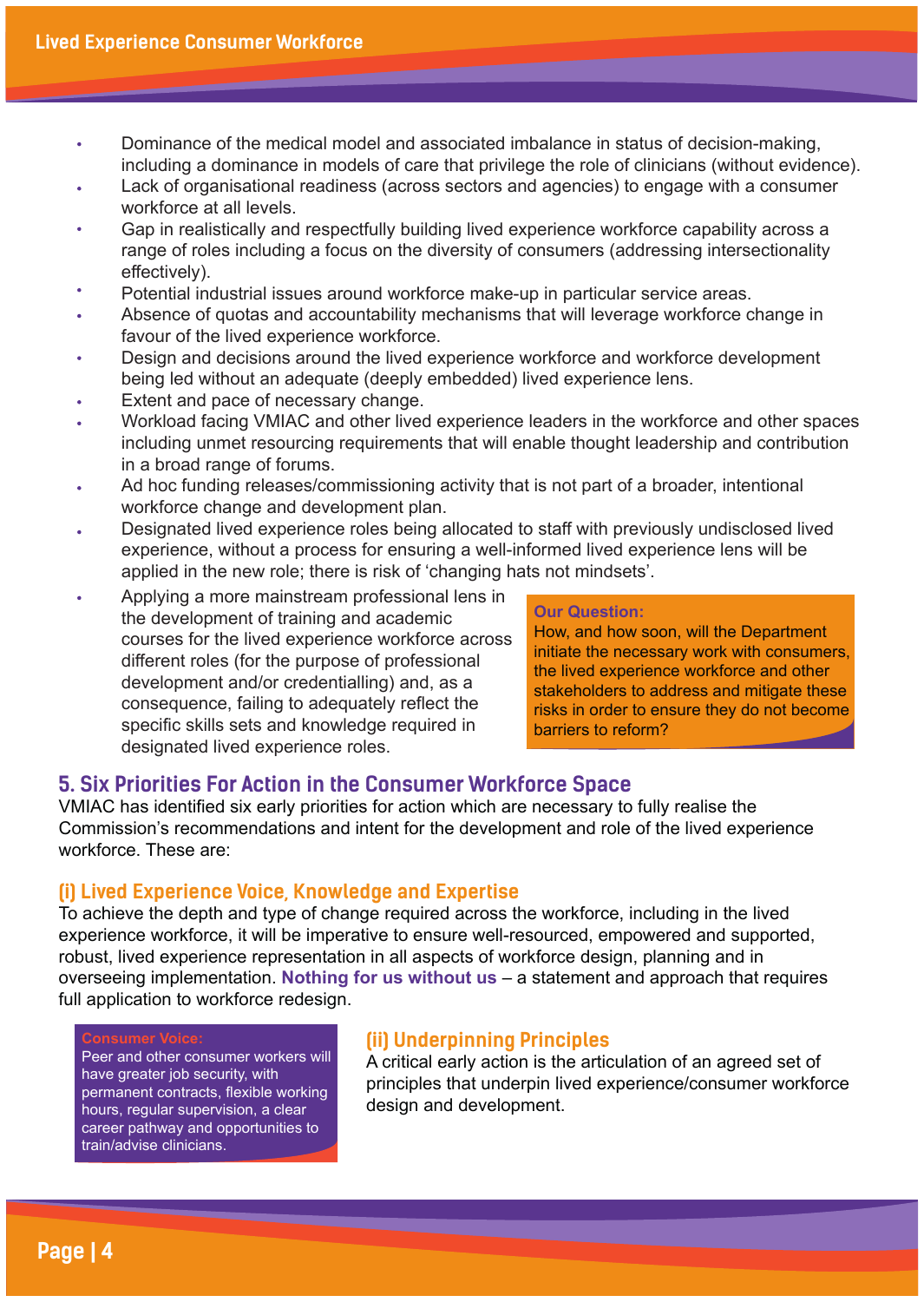# **(iii) A Specific Workforce Development Plan for Lived Experience Workforce and an Accompanying Risk Management Plan**

As part of an overall approach to workforce development it is vital for the Department to coproduce, with consumer leaders and representatives, a lived experience workforce development plan and associated risk management plan to guide implementation as early as possible. VMIAC is concerned that the absence of a specific, broad-based and focused plan will mean a default to a narrow and ad hoc approach concentrated on the 'easier to achieve change' that fails to provide a platform that will see empowered and enabled consumer roles embedded in the system horizontally and vertically. Without an explicit focus on the very significant challenges and risks, the potential for creative solutions and effective risk management is reduced. A strategy for lived experience/consumer workforce development, and accompanying risk management strategy, will also ensure the necessary levels of transparency of accountability.

## **(iv) A Dual Approach to Planning –Workforce Planning and Readiness Across the System**

While it is imperative to develop a comprehensive approach to lived experience workforce planning, it is equally important to develop and require implementation of 'readiness' plans for employing organisations. Fixing a broken system and renewing the workforce requires multifaceted, deep change processes. System readiness requires a comprehensive focus across multiple domains including:

- Organisation level readiness including the Department, newly commissioned bodies, clinical and community services.
- Industrial readiness including recognition of lived experience skill and knowledge sets as a discipline.
- Training and education sector readiness i.e. readiness to provide the diversity of workplace training and professional development appropriate to the lived experience workforce.

#### **Consumer Voice:**

Psychiatrists, nurses, social workers, administrators all need to part of a major change process which will bring about a transformation of the mental health system.

 Readiness in the lived experience workforce networks, leaders, academic groups and peak bodies, to take on the necessary co-design, co-production and other representative roles necessary to support the comprehensive and timely development and empowerment of the lived experience workforce across the system.

## **(v) Lived Experience Workforce Roles, Career Pathways Versus Timeframes and the Risk of a Return to the Status Quo**

It will take time to develop the necessary and significantly expanded lived experience workforce capability particularly given the starting base and legacy issues, and the diversity of roles required to ensure presence, authority and impact.

The risk is that the 'system' and/or organisations will use the challenge around time and scale of change to default to a (more or less) status quo workforce model that sees the lived experience workforce as peripheral rather than central; disempowered rather than authorised.

This risk needs to be identified and creatively mitigated at all levels and stages of workforce planning and implementation. Solutions will require substantial upfront investment in short term strategies and ongoing investment in long term solutions.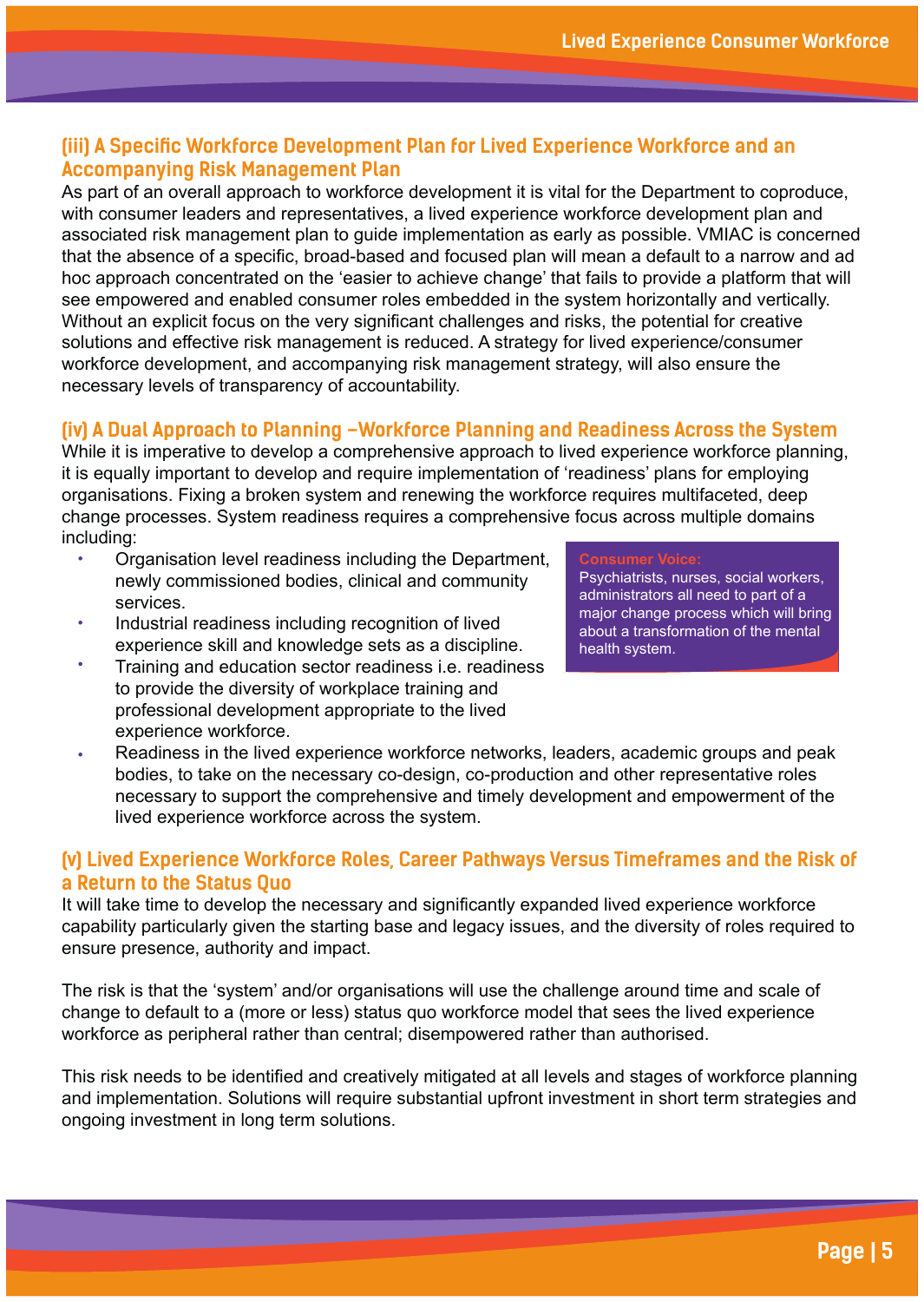The approach must be cognisant of the range of lived experience roles required across the system. These roles are likely to include, but are not limited to:

- Peer support workers
- Consumer consultants
- Consumer advocates
- Recovery coaches
- Service navigators
- Co-design and co-production leaders and facilitators
- Peer-led service managers and leaders
- Managers and team leaders for integrated lived experience and clinical teams
- Lived experience (senior) executives
- Lived experience change managers
- Peer practice supervisors
- Consumer researchers and evaluators
- Consumer professional educators and academics
- Lived experience people and culture leaders
- Lived experience workforce planners
- Lived experience quality leaders
- Lived experience policy leads.

Roles must be designed to articulate into career options and pathways.

In the context of opportunity and risk there is potential that the (likely) reduction in stigma around identification of having a lived experience, may encourage more people to apply for lived experience roles. This may be a useful path to growing the workforce but, as indicated previously, there is a risk of transferring expectations and mindsets from prior non-designated roles into lived experience roles. It will be necessary to make available and require training in lived experience perspectives and consumer leadership as part of supported transition.

It is also necessary to ensure diversity (dual 'disability', cultural, Aborignal and Torres Strait Islanders, LGBTIAQ+, rural/regional, aged, etc) within the lived experience workforce as part of short and long term approaches.

VMIAC is cognisant and supportive of prioritising the Aboriginal and Torres Strait Islander workforce strengthening, using community-controlled approaches.

#### **Consumer Voice:**

'The lived experience workforce will be a huge help for people with mental health issues to see that others have overcome the struggle and are coming out the other side.' 'That there is someone who can understand the similar experiences I have had – I will feel understood and valued.'

#### **(vi) Commissioning**

Workforce development projects, programs and related initiatives must clearly reflect agreed workforce design principles and reflect lived experience/consumer workforce planning and development priorities. It is important that easy rollout initiatives, matched only to pre-existing lived experience roles and entry level roles, are not unintentionally prioritised over bolder workforce development initiatives.

Processes for commissioning services and programs cannot be workforce neutral. Expectations in respect to the lived experience/consumer workforce (quotas), lived experience leadership and workplace readiness should be part of service specifications.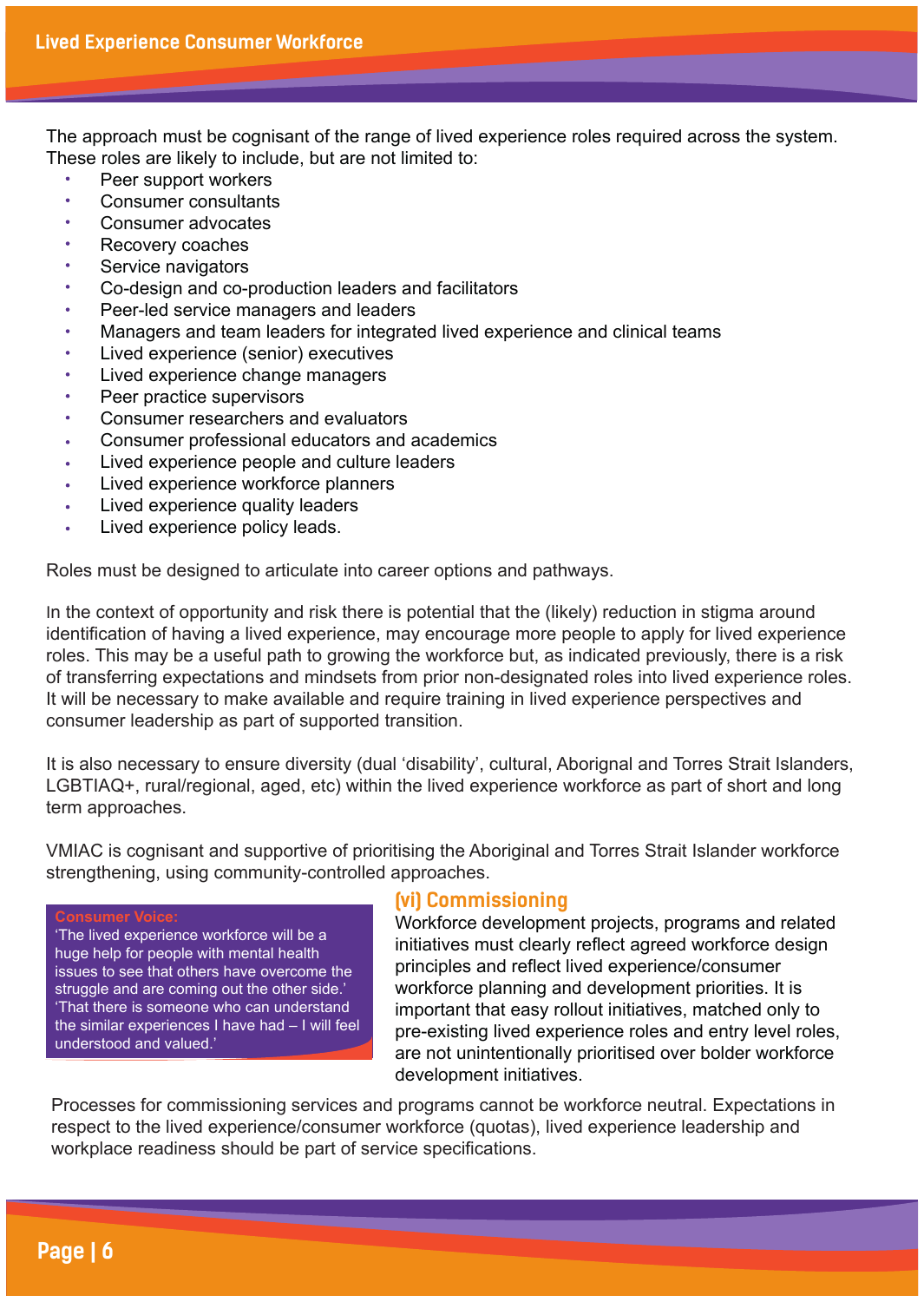## **6. VMIAC's Role**

The potential for an empowered and diverse lived experience workforce to impact culture and system level change, and ultimately consumer experience and outcomes, means VMIAC is intent on ensuring that the Commission's recommendations related to the lived experience workforce are delivered.

VMIAC's potential role in this space is evolving and developing, however, it is immediately clear that:

 VMIAC has a crucial role in representing the consumer/lived experience voice in workforce planning and design as well as in co-design and co-production processes. We would expect this role to be expressed at multiple levels including in high level forums. VMIAC will

- strengthen our Consumer Register and increase capacity for representation on consumer workforce planning and implementation issues. VMIAC will continue to facilitate networks of lived experience workers and ensure their views and experiences are heard. Additional support and enabling roles will also be considered.
- It will be important for VMIAC to pay close attention to the readiness space and to take an active role in ensuring that readiness across all related domains is prioritised and
- . implemented with integrity. This is an evolving role. VMIAC will consider and pursue ways to contribute to commissioning and other accountability processes that will bring about culture and workforce change.
- VMIAC will partner with the training/tertiary sector in defining and designing accredited training pathways for the consumer workforce. VMIAC will also consider other partnerships that align
- with our approach to strengthening and empowering the consumer workforce. VMIAC will partner with the Department and other stakeholders in specific lived experience workforce projects around shared interests.

 VMIAC will further consider its role in contributing to the development of a renewed overall mental health Workforce that is capable of keeping consumers at the centre and recognises the roles of their supporters and allies.